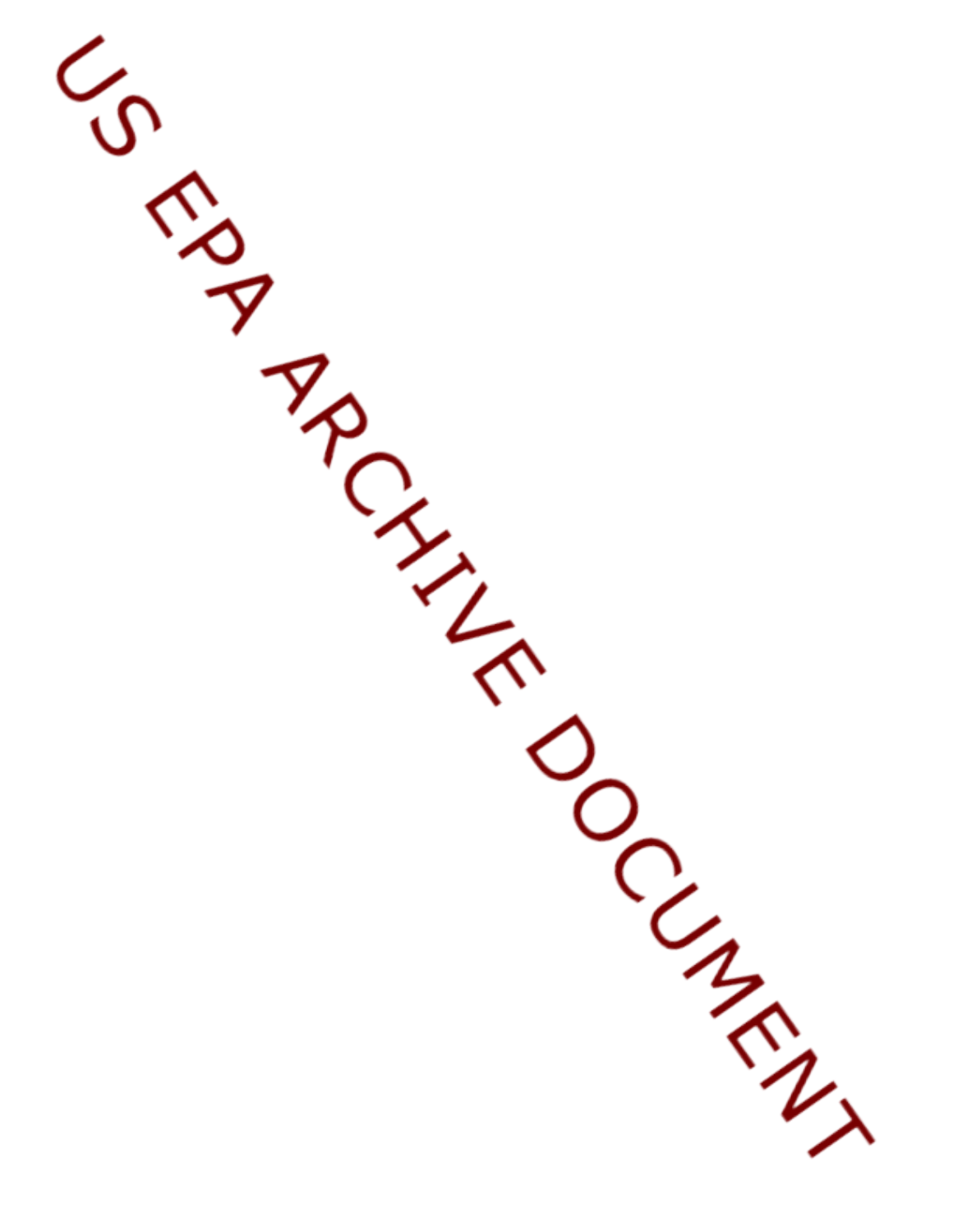### **THE ENVIRONMENTAL TECHNOLOGY VERIFICATION PROGRAM**



**Battelle** The Business of Innovation

# **ETV Joint Verification Statement**

|                                      | <b>TECHNOLOGY TYPE: Trace Metals Analysis System</b>       |             |                                           |  |
|--------------------------------------|------------------------------------------------------------|-------------|-------------------------------------------|--|
| <b>APPLICATION:</b>                  | <b>ANALYSIS OF ARSENIC IN WATER</b>                        |             |                                           |  |
| <b>TECHNOLOGY</b><br><b>NAME:</b>    | <b>SafeGuard Trace Metals Analyzer</b>                     |             |                                           |  |
| <b>COMPANY:</b>                      | <b>TraceDetect</b>                                         |             |                                           |  |
| <b>ADDRESS:</b>                      | <b>180 North Canal Street</b><br>Seattle, Washington 98103 | <b>FAX:</b> | PHONE: (206) 523-2009<br>$(206)$ 523-2042 |  |
| <b>WEB SITE:</b><br>$E\text{-}MAIL:$ | www.tracedetect.com<br>richardb@tracedetect.com            |             |                                           |  |

The U.S. Environmental Protection Agency (EPA) has established the Environmental Technology Verification (ETV) Program to facilitate the deployment of innovative or improved environmental technologies through performance verification and dissemination of information. The goal of the ETV Program is to further environmental protection by accelerating the acceptance and use of improved and costeffective technologies. ETV seeks to achieve this goal by providing high-quality, peer-reviewed data on technology performance to those involved in the design, distribution, financing, permitting, purchase, and use of environmental technologies. Information and ETV documents are available at www.epa.gov/etv.

ETV works in partnership with recognized standards and testing organizations, with stakeholder groups (consisting of buyers, vendor organizations, and permitters), and with individual technology developers. The program evaluates the performance of innovative technologies by developing test plans that are responsive to the needs of stakeholders, conducting field or laboratory tests (as appropriate), collecting and analyzing data, and preparing peer-reviewed reports. All evaluations are conducted in accordance with rigorous quality assurance (QA) protocols to ensure that data of known and adequate quality are generated and that the results are defensible.

The Advanced Monitoring Systems (AMS) Center, one of six technology areas under ETV, is operated by Battelle in cooperation with EPA's National Exposure Research Laboratory. The AMS Center evaluated the performance of the TraceDetect SafeGuard Trace Metals Analyzer in measuring total arsenic in water. This verification statement provides a summary of the test results.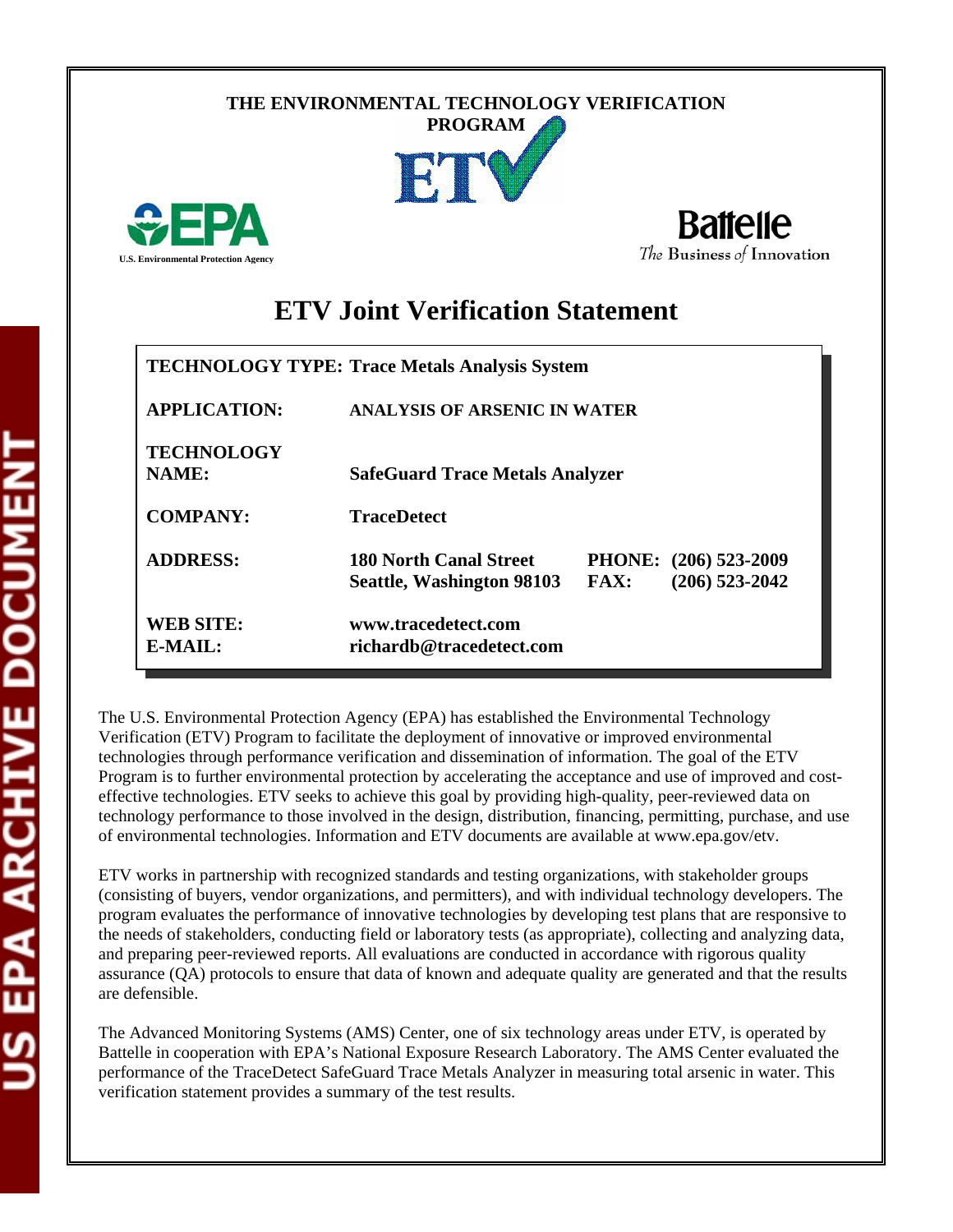#### **VERIFICATION TEST DESCRIPTION**

The SafeGuard was verified by comparing its arsenic measurements to those from a laboratory-based reference method—inductively coupled plasma mass spectrometry (ICP-MS) performed according to EPA Method 200.8. The SafeGuard performance was verified by analyzing laboratory-prepared performance test (PT) samples, quality control (QC) samples, and environmental samples. All samples were tested using both the SafeGuard and the reference method. The SafeGuard was verified by evaluating accuracy, precision, linearity, method detection limit (MDL), matrix interference effects, operator bias, inter-unit reproducibility, and rate of false positives/false negatives.

Samples were prepared and analyzed according to the vendor's recommended procedures and the test/QA plan. All samples were analyzed without pretreatment except the drinking water samples collected from plumbing. These samples were filtered to remove potential copper contaminants. The results from the SafeGuard were compared to those from the reference method to assess accuracy and linearity. Four aliquots of PT samples and environmental samples were analyzed to assess precision. Seven aliquots of a 5 ppb PT sample were analyzed to assess the detection limit of the SafeGuard. Potential matrix interference effects were assessed by challenging the SafeGuard with PT samples of 10 ppb arsenic concentration that contained both low levels and high levels of potentially interfering substances. All samples were analyzed using two identical SafeGuard units (designated Unit #1 and Unit #2). Results of analyses from the two units were statistically compared to evaluate inter-unit reproducibility. Operator bias was assessed by statistically comparing data from two operators (technical and non-technical) analyzing identical sets of samples on both units. The rates of false positive and false negative results were evaluated relative to the 10-parts-per-billion (ppb) maximum contaminant level for arsenic in drinking water. Other factors that were qualitatively assessed during the test included ease of use, time required for sample analysis, and reliability.

QA oversight of verification testing was provided by Battelle and EPA. Battelle QA staff conducted a technical systems audit, a performance evaluation audit, and a data quality audit of 10% of the test data.

This verification statement, the full report on which it is based, and the test/QA plan for this verification test are all available at www.epa.gov/etv/centers/center1.html.

# **TECHNOLOGY DESCRIPTION**

The following description of the SafeGuard is based on information provided by the vendor. This technology description was not verified in this test.

TraceDetect's SafeGuard is designed to automatically measure total arsenic concentrations in drinking water samples (including raw water and treated water) over a range from 1 ppb to over 100 ppb. Once the operator has introduced the sample vial and selected "measure" on the control computer, all calibrations, dilutions, reductions, standard additions, and measurements are performed by the SafeGuard with the results displayed and logged in a data file. The SafeGuard consists of three main components: the expert system, the fluidics system, and TraceDetect's patented NanoBand™ sensor and potentiostat. Each of these components has a part in the measurement process—from controlling the pumps, to adding chemicals, to making measurements and interpreting the results. The SafeGuard uses anodic stripping voltammetry (ASV) and the method of standard addition to make metals measurements. ASV is an electro-analytical method that detects ions in a solution by the potential at which they oxidize and strip away from the surface of an electrode. The SafeGuard is able to measure As (III) and reduce As (V) to As (III) to measure total arsenic. It can be configured to analyze copper, lead, zinc, cadmium, and mercury in water.

The SafeGuard stores data for every measurement and operation. The base of the SafeGuard is 15 inches by 28 inches (381 mm by 711 mm). It is 22 inches (559 mm) high and requires a computer, mouse, monitor, and keyboard. The TraceDetect SafeGuard as configured for measuring arsenic during this verification test was priced at \$35,000, excluding options that the customer may require for unique sample preparation (e.g., copper removal from samples, filters for high turbidity samples).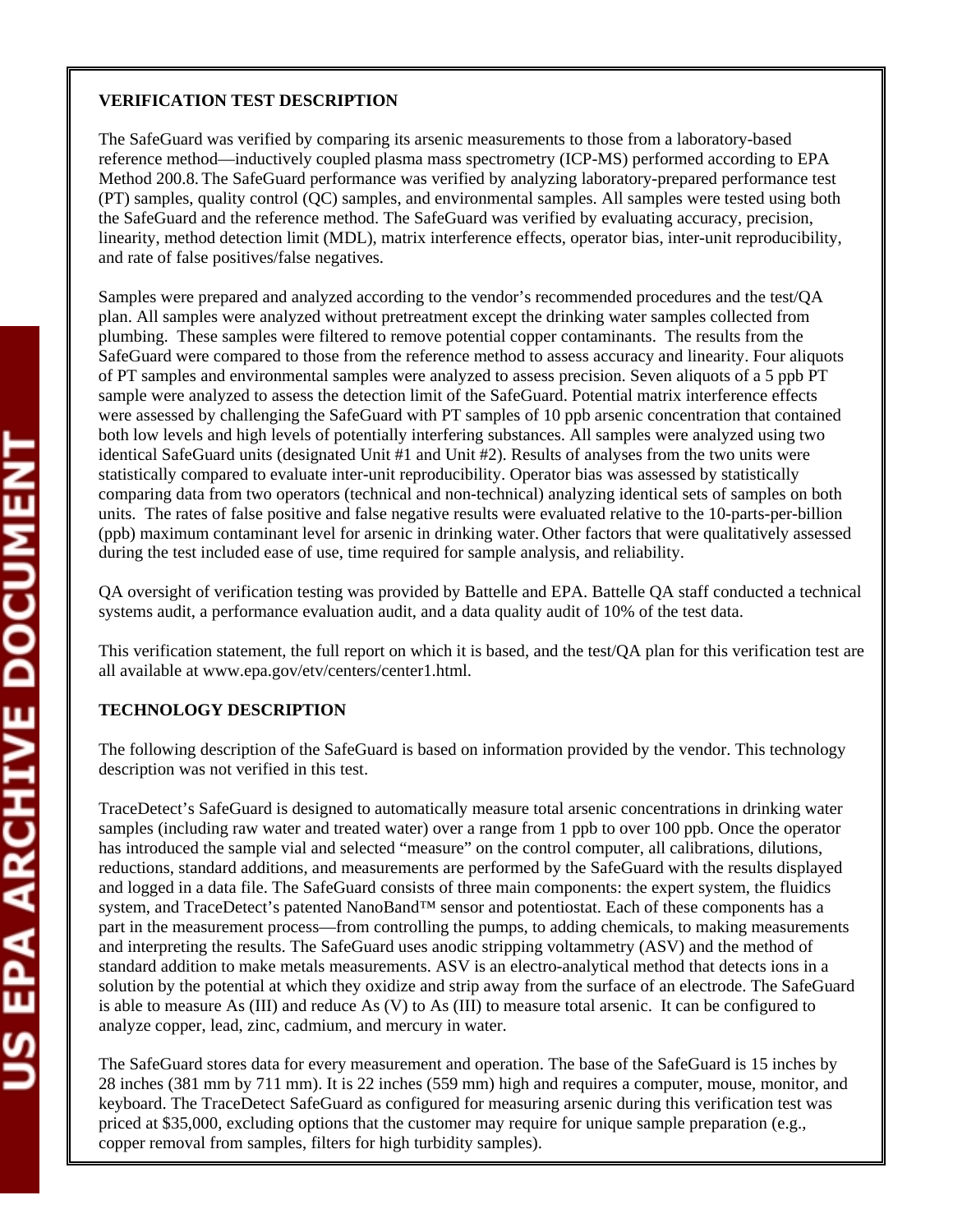## **VERIFICATION RESULTS**

Accuracy was assessed by comparing the results to Method  $200.8^{(2)}$  results from ICP-MS analysis. The quantitative assessment of accuracy indicated that the relative bias for the SafeGuard ranged from -28% to 7% for the technical operator and -28% to 11% for the non-technical operator (excluding residential well water samples at approximately 600%).

Precision was assessed by analyzing four replicates of each sample. For the technical operator, precision expressed as relative standard deviation (RSD) ranged from 3% to 44%, and for the non-technical operator 2% to 38%. The average RSD for PT samples only was 10% for the technical operator and 9% for the nontechnical operator. These results exclude samples for which one or more of the replicate results were not detected by the SafeGuard.

The linearity of response was evaluated by plotting the SafeGuard results against the reference analysis results for the PT samples. The table below summarizes the equations for the linear regressions and presents the 95% confidence interval for the slopes as +/- error. All linear regressions against the reference method results had coefficients of determination (r2) greater than 0.99. The 95% confidence intervals for the slopes indicate that only the technical operator data for Unit # 1 were consistent with a slope of 1 and were not significantly different from the reference analysis results. The 95% confidence intervals for the y-axis intercept included zero for both operators on both units indicating no significant difference from the reference analysis results.

# **Summary of Linear Regression Equations for SafeGuard and Reference Results**

| <b>Description</b>              | <b>Slope</b><br>$(+/- Error)$ | <b>Intercept</b><br>$(+/- Error)$ | <b>Coefficient of</b><br><b>Determination</b> |
|---------------------------------|-------------------------------|-----------------------------------|-----------------------------------------------|
| Unit #1, technical operator     | 1.005(0.044)                  | $-1.618(2.32)$                    | 0.9942                                        |
| Unit #2, technical operator     | 0.808(0.034)                  | 0.060(1.70)                       | 0.9936                                        |
| Unit #1, non-technical operator | 0.874(0.027)                  | 0.155(1.27)                       | 0.9961                                        |
| Unit #2, non-technical operator | 0.796(0.019)                  | 0.960(0.96)                       | 0.9979                                        |

The MDL was assessed by analyzing seven replicates of a sample spiked at a level approximately five times the manufacturer's estimated detection limit for the SafeGuard (i.e., 1 ppb  $x 5 = 5$  ppb). The MDLs calculated using the precision data from these replicates ranged from 2.0 ppb to 3.8 ppb.

Results for samples containing low and high levels of interfering compounds indicated that neither level of interference appeared to affect the detection of arsenic, with bias ranging from -19% to 7%, consistent with the bias observed in the absence of interferences. The SafeGuard performance was affected by one of the environmental samples, the residential well water. The native (unspiked) replicates of this sample from both operators and both SafeGuard units reported an arsenic concentration from 2.50 ppb to 9.70 ppb, whereas the reference method reported this sample at 0.89 ppb to 1.12 ppb.

The equations for the linear regressions that were performed to evaluate operator bias and inter-unit reproducibility are summarized below. The 95% confidence interval includes a slope of 1 for Unit # 2, but the 95% confidence interval does not include a slope of 1 for Unit # 1, indicating a significant operator bias (technical results > non-technical results) with that unit. Paired t-tests of the two sets of data indicate that the SafeGuard results were not significantly different at a 0.05 level of significance depending on the operator. Overall, these results indicate at most a small operator bias with one of the two SafeGuard units.

Inter-unit reproducibility was evaluated by comparing the data for the two SafeGuard units used by the technical and non-technical operators. Linear regressions of the data for each unit show that Unit # 2 readings were lower than Unit # 1 readings with both operators, but more strongly with the technical operator. Neither 95%